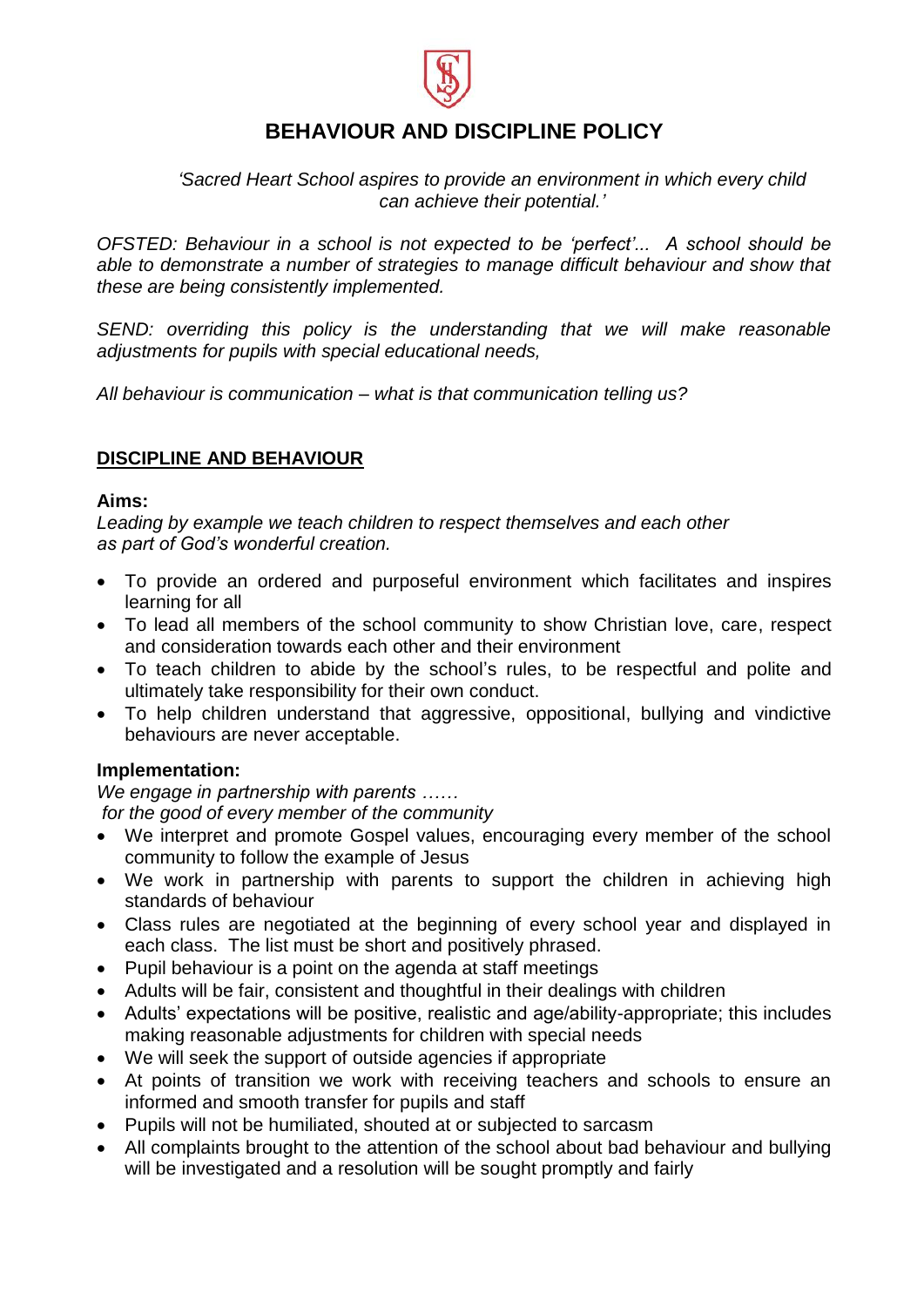- Children involved in cases of aggressive, oppositional, bullying and vindictive behaviour must understand that it is their choice of behaviour, not the child itself, that is unacceptable
- Reconciliation is at the heart of what we do. Children will be encouraged to tell the truth and recognise when they are at fault. They should understand who has suffered as a result and seek to make reparation and be reconciled.
- Peer on peer abuse is not tolerated and is dealt with in accordance with our behaviour and safeguarding policies.

# **Rewards:**

*We acknowledge the unique gifts of each child and instil a strong sense of self worth by celebrating personal achievements and strengths.*

- Positive reinforcement verbal, gesture, visual
- Praising children's good behaviour in front of their peers (Praise publicly, reprimand privately)
- Notes/emails home; Wow! Awards (Foundation Stage)
- Celebrating successes and achievements in assembly
- Encouraging children to praise their peers
- Motivational points system culminating in reward (eg sticker charts, marble jars, class treats)
- Golden Time (age appropriate)
- Headteacher Awards linked to our mission statement
- Prizegiving: Kindness Cup, Spirit of Sacred Heart Award

# **STRATEGIES FOR PROMOTING DESIRED BEHAVIOURS**

- We have high expectations and share these with the children
- We lead by example
- Our expectations are consistent and clear: class rules are displayed and every child knows and is reminded of those rules
- We notice and reward good behaviour: immediate verbal accolade or look; gesture; awards assembly; stickers and rewards; Head Teacher sticker
- Visual reminder: use of the chart which shows child where they are on the Behaviour Ladder at any given time
- Age-appropriate time limits, swift sanctions and 'clean slate' opportunities
- Consistent use of Circle Time and Golden Rules strategies: the language of choices and consequences – responsibility is given back to the child - to be used in conjunction with the Behaviour Ladder system
- Careful management of the environment, transition and unstructured times eg carpet time: consider set places, sensory needs; lining up: consider requirement for set places; tidy-up time: must be structured, adult led, use timers, warnings, limit by piece of background music; Golden Time: certain rules about conduct and noise levels still apply
- Whole class attention: for whole class response: visual and verbal –'Hands on top; **that means stop';** '1, 2, 3 **eyes on me'; '**1, 2 **eyes on you';** use of bell or tambourine: children have to wiggle fingers in the air
- Whole school assemblies teach that we are called to be our best selves and that good behaviour is an act of love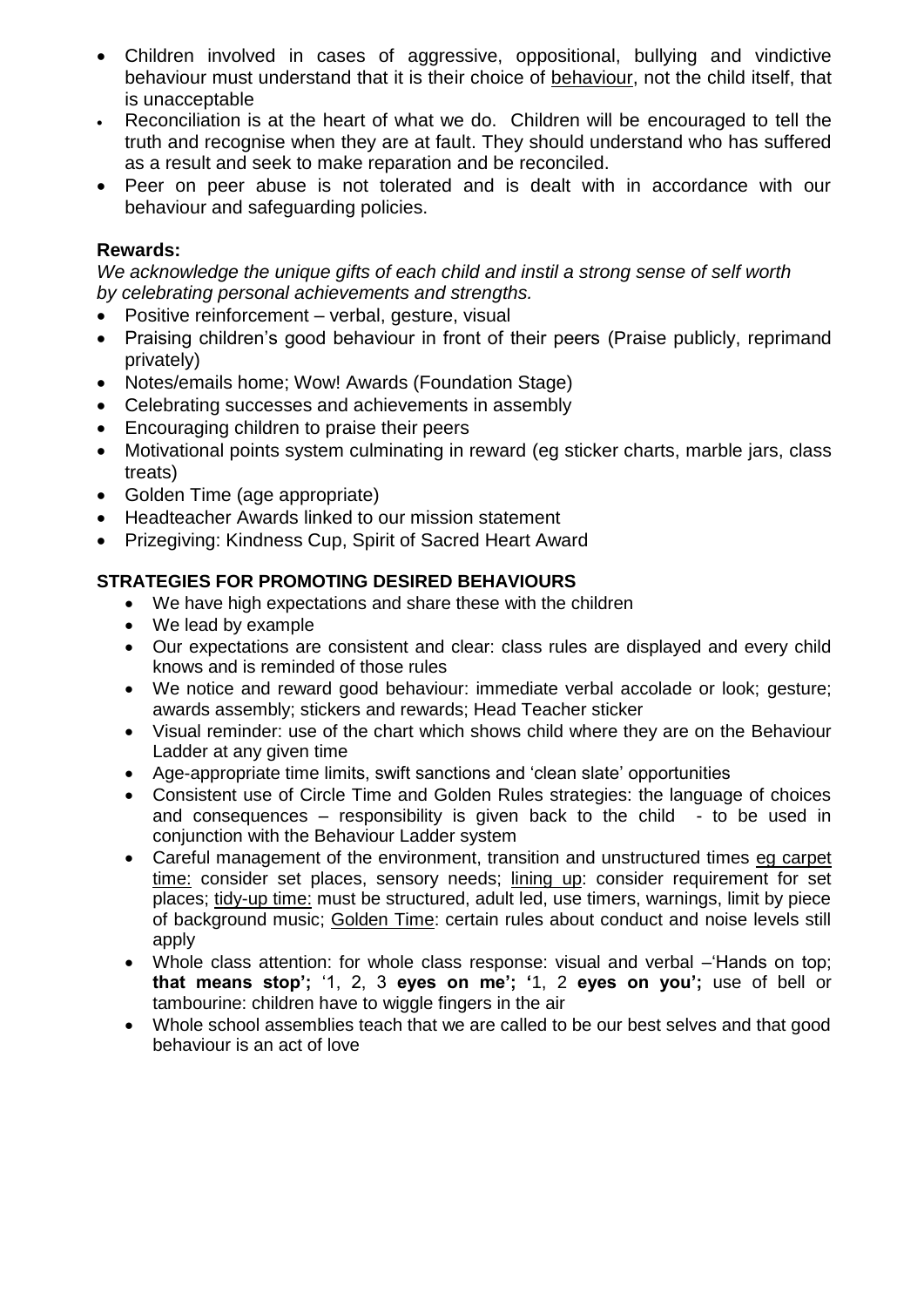# **STRATEGIES FOR REDUCING OR ELIMINATING UNACCEPTABLE BEHAVIOUR**

#### Stage 1 – *using language effectively*

- Use the language of choice: eg 'you can sit here or on this chair', give option of 2 desired choices
- Use the language of compliance thank you instead of please :eg ' thank you for sitting down; work in silence, thank you'; 'when' not 'if'.
- Use 'first and next': first you will complete the task then it will be playtime
- Describe desired behaviours eg 'walk in the corridor', instead of 'don't run.'
- Reduce the amount of language and think about body language
- Keep tone even and calm; repeat instruction if necessary maintaining same tone and words. Be clear and concise.
- Keep instructions simple
- Give instructions in the order of actions required
- Visual signal or "look"
- Moving closer to the child, unobtrusive touch or gesture
- Use of child's name (to bring back focus)
- Noticing good behaviour, positive reinforcement
- Verbal warning, reminding pupil of 'choices'
- Use role play and drama workshops to develop social skills
- Children are aware that we have zero tolerance for unacceptable behaviour during liturgies, assemblies and hymn practice in KS2 which will result in a 10 minutes loss of playtime sanction.
- Children are aware that, throughout the school, we have zero tolerance for physical harm to another child and peer-on-peer abuse.

# Stage 2

- Use of visual reminders (eg moving child's name down the Behaviour Ladder see appendices)
- Moving child to another place in the class
- Loss of (part of) playtime (see Behaviour Ladder) this should be immediate ie the playtime immediately following the misdemeanour. Subsequently the child has a clean slate.
- Sending child to another class
- Unacceptable behaviour at play times child will be removed from peer group and be asked to stand by the wall or in the office corridor for a specified time (Class teacher informed)

# Stage 3

If unacceptable behaviour is a regular occurrence

- $\bullet$  Inform Head Teacher is this a sign of underlying challenges?
- Refer back to previous class teacher
- Incident in logged on Engage Behaviour form and child is sent to colleague/ Head Teacher / Pastoral Care Teacher to discuss / warning/ sanction (depending on age/ability/circumstances)
- Discussion with parents
- If appropriate child may be put on report for a specified period following discussion between class teacher and parents.
- If there is no resolution, staff and parents must work together to resolve the situation, seeking advice and support of outside agencies if appropriate (eg ESBAS).
- Short, fixed term exclusion will be imposed if a pupil deliberately acts in a way to cause deliberate harm or damage to persons or property. This step will be discussed with the Chair of Governors in the first instance. Use of bad language (swearing) is not tolerated and may result in short fixed term exclusion for the rest of the day at the Head Teacher's discretion.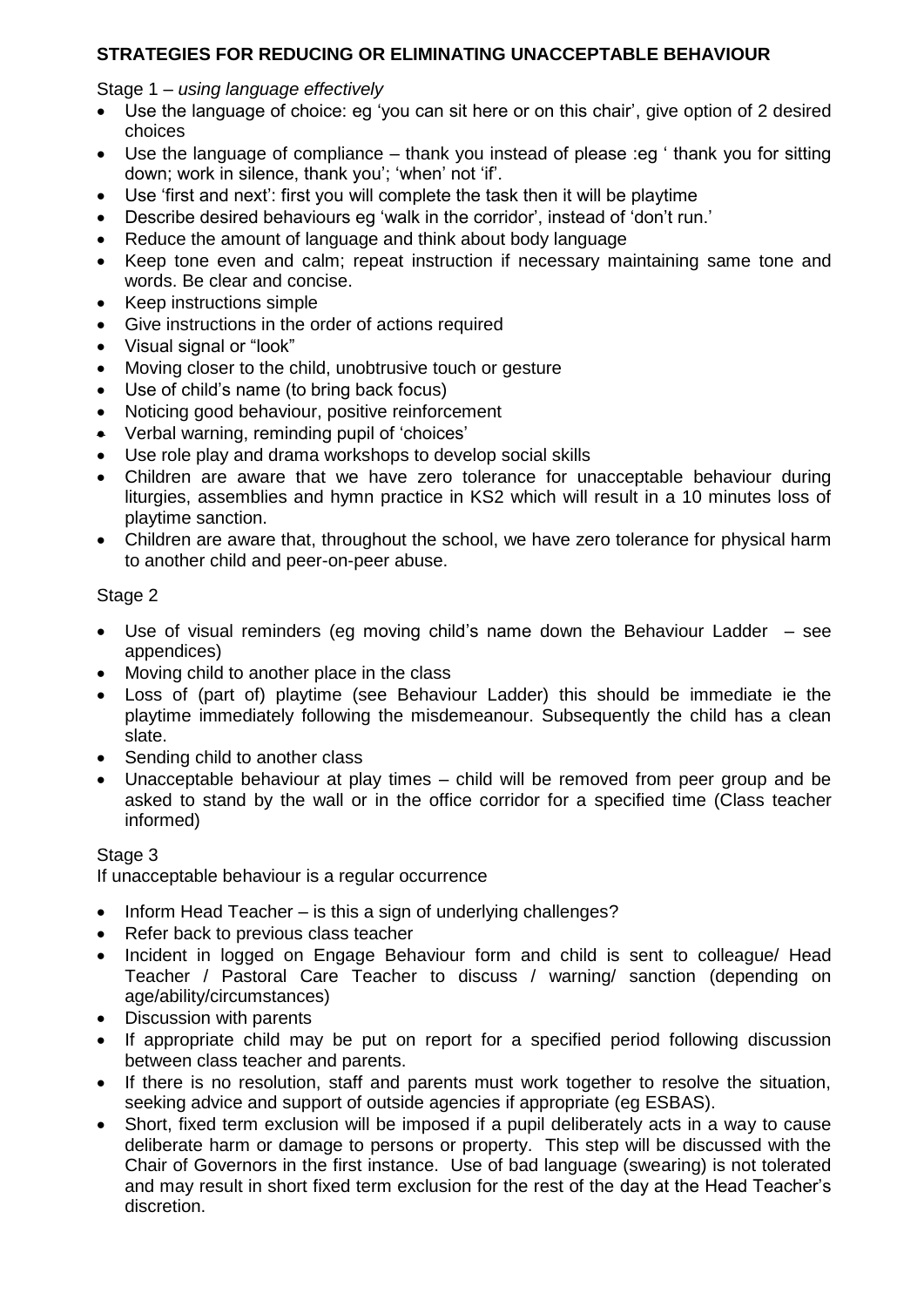Where all avenues have been exhausted and the child is unable or unwilling to conform we may not be able to continue to support and permanent exclusion will be considered.(See Exclusion Policy).

The school governors do not permit any member of staff, including unpaid volunteers, in the main school and EYFS to use or threaten corporal punishment under **any** circumstances, during any activity, whether or not within the school premises. Responsibility for behaviour management in the whole school rests with the Head Teacher and, for the EYFS specifically, with the Foundation Stage Manager. The SENDCO can also offer support and guidance to pupils. Staff receive guidance on the use of physical intervention, for example, to separate 2 children who are fighting and cannot be stopped by a verbal command; to avert an immediate danger of personal injury to the child or another person or an immediate danger to the property of the child or another person. Details of any such interventions will be recorded on Engage and communicated to the parents on the same day or as soon as is reasonably practicable.

*(See also: Child Protection Policy, Anti Bullying Policy)*

#### **Note re Golden Time**

Golden Time is now safeguarded for all children, but the frequency and duration is directed by the class teacher. Sanctions no longer include loss of Golden Time. Supporting our system of rewards and sanctions is the use of a visual system (see appendices). If a child persists with unacceptable behaviour his/her name will be moved from neutral position. Subsequent good behaviour will result in name being moved up the ladder

The Behaviour Ladder may be used by all teachers (PE/Music/French) and TAs by referring to the class teacher.

The language of choices continues to be very important. The children learn that wrong choices have consequences which may be unpleasant but they have the opportunity to control this.

#### **Pupils with Special Educational Needs**

*If we have reason to believe that a particular child does not have this ability to self regulate, all staff must make the same reasonable adjustment to ensure an approach that is fair and consistent.*

*Policy reviewed February 2022*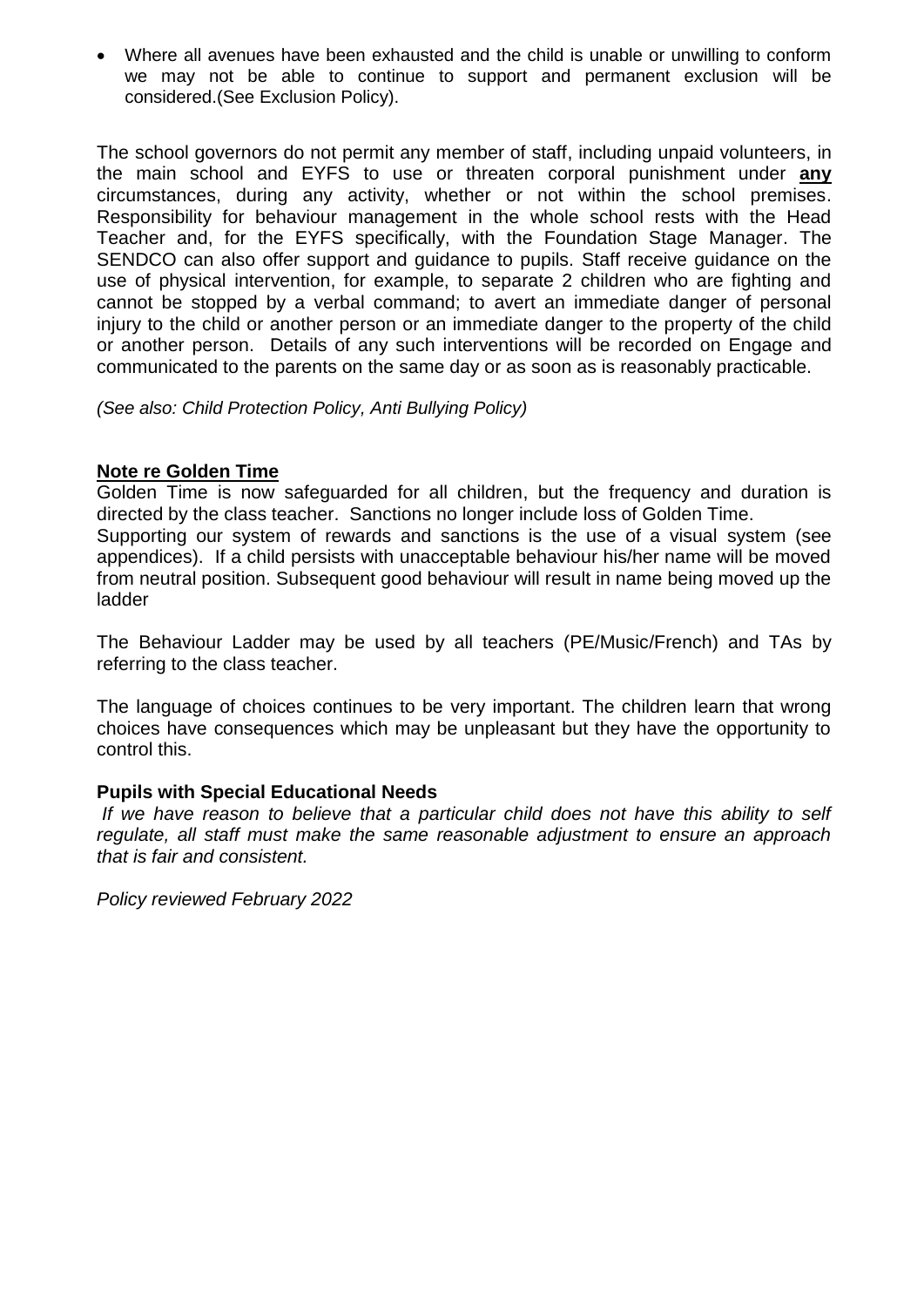# VISUAL SYSTEMS TO SUPPORT REWARDS AND SANCTIONS

Every child starts on the sun!

A child who makes a mistakes must have the chance to redeem themselves and make it better.

Everyone has a fresh start after every break – back on the sun!









**SANCTION**